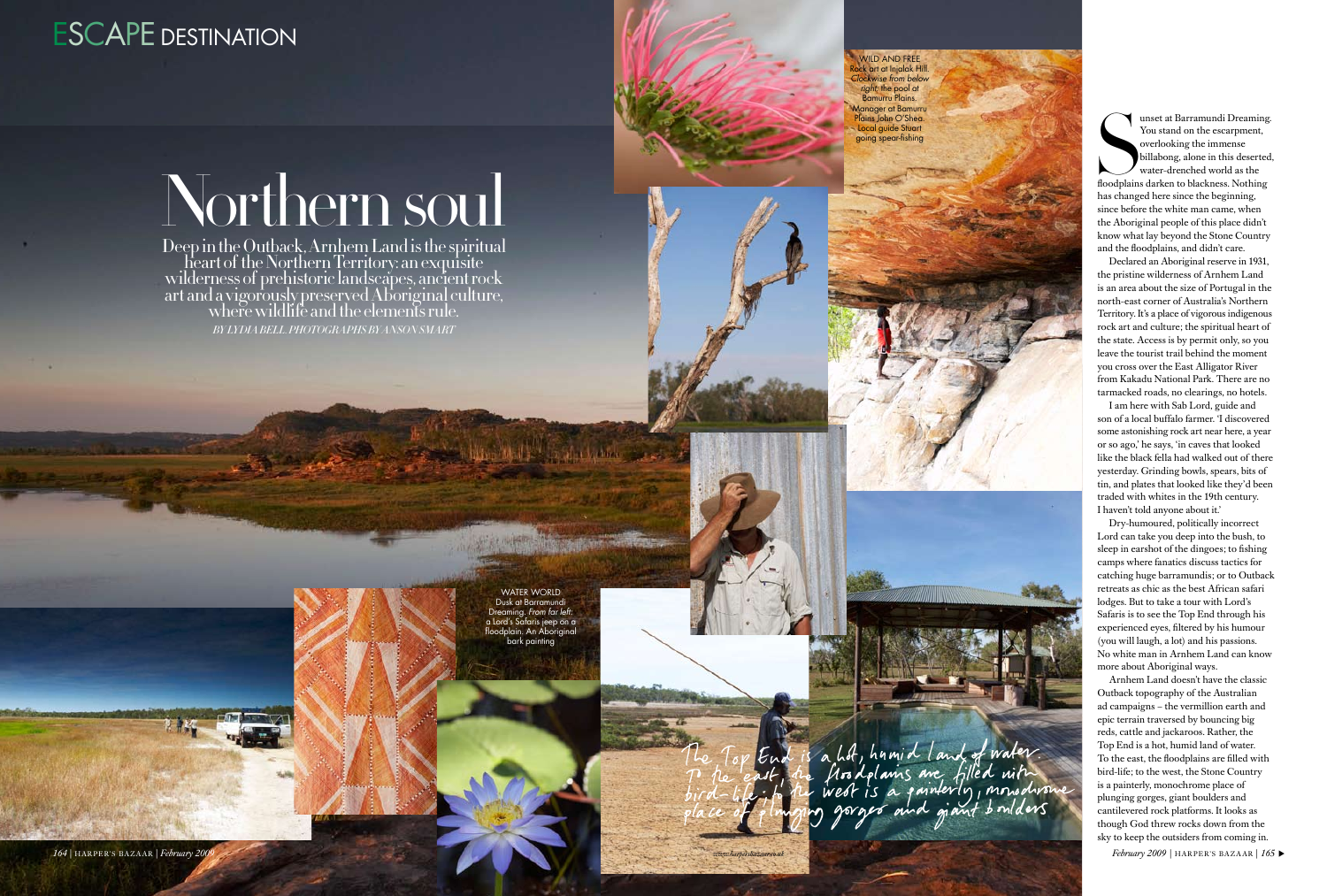This is an Aboriginal place. Give or take a few explorers, missionaries and buffalo hunters, Arnhem Land – in fact, the Top End in general – has never been settled. Lord was born on a buffalo station – 500 square miles of vastness in what is now Kakadu National Park, where *Crocodile Dundee* was made before the tourists came flocking. His father threw up a shack in 1959, and built a house over the years. Baby Sab slept in a rusty cot in the shade of a coolabah tree, which his mother surrounded with buffalo dung, set alight to keep away the mosquitoes. If she heard dingoes, she kept watch with a sawn-off shotgun. After a childhood with only his brother and the local Aboriginal children for company, at 13 Lord was sent to school in Sydney, speaking pidgin English mixed with Aboriginal words.

Lord uses local guides who show you the rock art and bush in their own way. Our first stop is Gunbalanya, in the west of Arnhem Land. Here we meet taciturn, dignified Wilfred from the Injalak Arts and Crafts Association. He is one of the unassuming local artists whose pieces are snapped up by dealers and gallerists from London, Sydney and New York who pop up several times a year and export art for high-profile exhibitions – even the Venice Biennale. There are about seven art centres in Arnhem Land, selling paper and bark paintings, dilly bags, didgeridoos and many other pieces. The older artists have stayed true to the local cross-hatched *rarrk* style that's distinct from the 'dot' paintings of the red centre of Australia.

Wilfred takes us up Injalak Hill, an outcrop of caves rich in Aboriginal art overlooking the floodplains. He has his son Lenny Boy with him, who looks about 10 and is as quiet as a mouse, with eyes like chocolate billabongs. I ask Wilfred how old Lenny is; he's not sure. The art here is layer upon layer of deep ochre and mustard-coloured figures – marsupials, fish, spirits – on dark rock walls, put there between 2,000 and 8,000 years ago. Wilfred tells us about the Mimi spirits, the Lightning Man and the Creation Mother. He shows us a burial cave, where human remains are wedged behind the rocks.

From here, Gunbalanya looks like a few flimsy houses in the dust. The emptiness of the floodplains provides a pause in the tangled jungle of Arnhem Land's verdant bush. Cane grasses and spike rushes create a sea of emerald green ringed by melaleucas, bloodwoods and stringy barks. During the wet season,



the land will be transformed, creeks and billabongs swallowing everything – the only way you will get in is to fly in. Later, we drive east with the sunset. The palette of red roads, green forests and blue skies darkens to pink and glows as we arrive at the remote fishing camp to sleep.

The next day, local Aboriginal owners Stuart and Elva arrive to show us their bush. They are wary and diffident, but as the day unfolds, so does their generosity and humour. We head off into the bush, stopping in places where there's no sound but the twigs breaking as a wallaby flees, and the screeching of the lorikeets, blue-winged kookaburras and red-tailed cockatoos overhead. They tell us that each tree has a use: toxic ironwood is used for spears; fan palms are weaved into dilly bags; the aerial roots of the banyan are good for ropes; and kapok-trees are used to make dugout canoes. They show us how to cut a stringy bark and prepare it for a painting, and how to eat the bottom

of an immunity-boosting green ant ('You bite them before they bite you,' says Stuart, shoving them in his mouth).

Later, we drive to Maningrida ('the place where the Dreaming changed shape'), a one-horse town where food arrives weekly by barge. There's a sophisticated art centre, 12 indigenous languages spoken and white workers everywhere – the tentacles of government policy reach every remote community. Aboriginality in Australia is a complex portrait of ill health, trauma and marginalisation, tainted by the damaging policies of yesteryear. Maningrida is intriguing, but I am happy to sleep tonight in the bush, where we eat barbecued kangaroo.

The next morning, we stop at Yellow Water, on the South Alligator River – a feast for the senses. The waters are banked by lime-green buffalo grass, water-chestnut reeds and stringy barks, which are reflected on the surface. Everywhere you look, you see bird-life: nests built by white-bellied